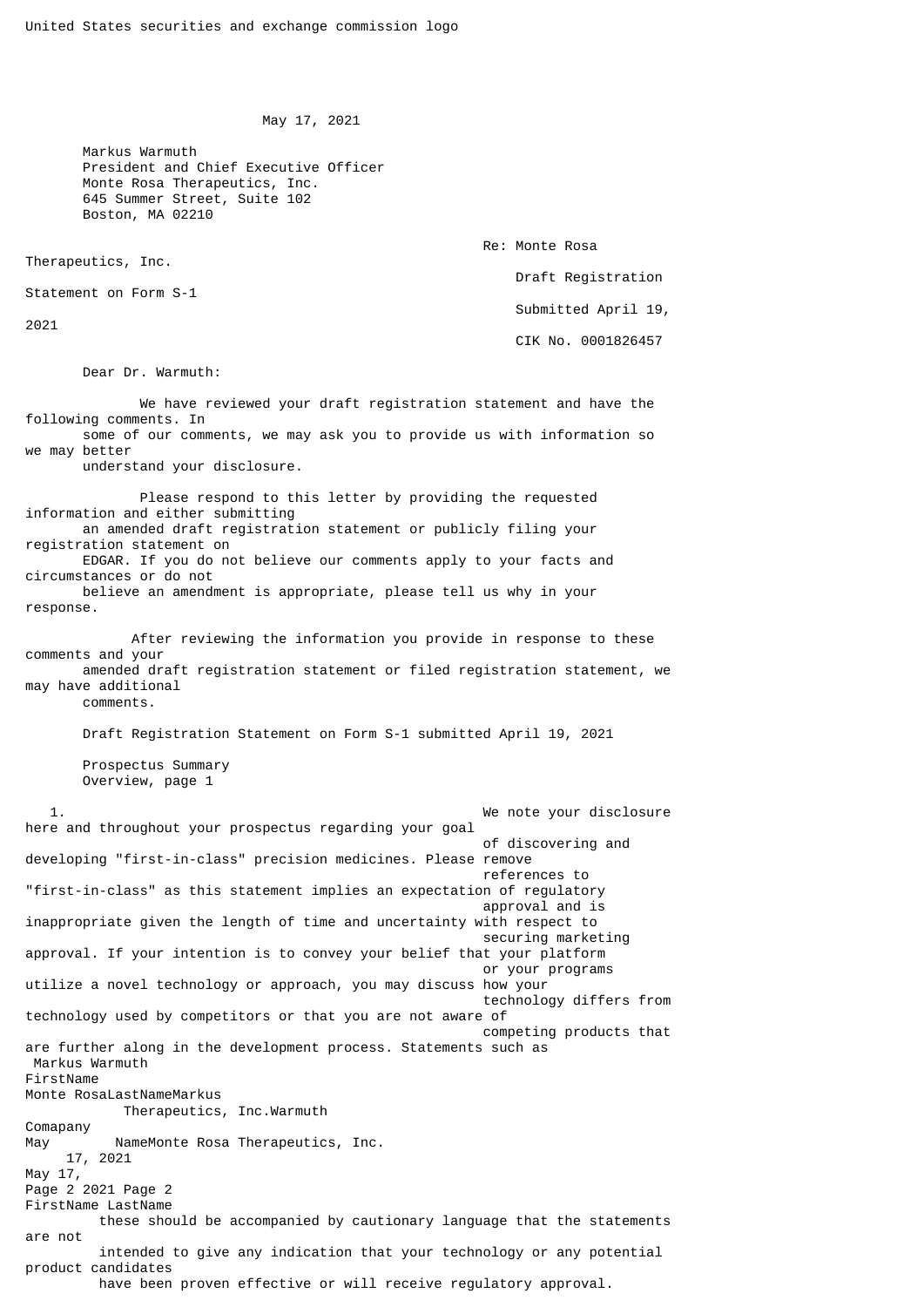2. We note your statement that you are focused on delivering therapies to targets in "well validated biological pathways" and similar statements throughout the registration statement. As currently drafted, this statement could imply that the FDA has approved, or will more easily approve, your products. Although your drugs may target certain pathways that have been used by other drugs, we note that your drug is still distinct from prior drugs that have been approved by the FDA. While it is appropriate to say that you are using a similar pathway to help guide your development program, please revise your disclosure to remove any implication that your product candidates are more likely to receive FDA approval than others. 3. We note your statements that certain of your programs comprise a series of potent, selective and orally bioavailable MGD molecules that can effectively address certain targets "while possessing attractive pharmaceutical properties. We note similar statements on page 121 that oral administration of MRT-1577 "led to potent antitumor activity." As findings of safety or efficacy are solely within the authority of the FDA or similar foreign regulators, please revise your disclosure here and throughout the prospectus to remove any statements that suggest the efficacy or safety of your potential product candidates. Where you deem appropriate, you may present objective data without including your conclusions related to safety or efficacy. Our Approach, page 2 4. Please define the term "non-heterobifunctional" when first used so that an investor not familiar with this term may understand its meaning. Our Pipeline, page 3 5. Please revise your pipeline table as follows: Include separate columns for each material stage you will need to complete before marketing your products. For instance, include separate columns for each of Phase 1, Phase 2 and Phase 3. We note that your pipeline table includes three separate pre-clinical phases, which gives the impression that your product candidates are farther along in the clinical process. Please revise the table to eliminate the separate column for lead optimization, as this stage is not sufficiently distinct. In addition, revise the length of the arrows for each candidate to accurately show its progression in relation to each stage of development once the table has been revised. It appears that you have included every in-house program in your pipeline table. Please explain to us why each program is sufficiently material to your business to warrant inclusion in your pipeline table or revise your table to remove any program that is not currently material. Markus Warmuth Monte Rosa Therapeutics, Inc. May 17, 2021 Page 3 Risks Associated with Our Business, page 4 6. Please add a bullet highlighting that your patent portfolio is pending and that you do not own any issued patents or in-license any patents related to your QuEEN platform and GSPT1 program. We note your disclosure on page 47. 7. Please add a bullet highlighting the risks related to the concentration of ownership of your common stock, as discussed on page 71. Please include in this bullet and in the corresponding risk factor beginning on page 71 a discussion of the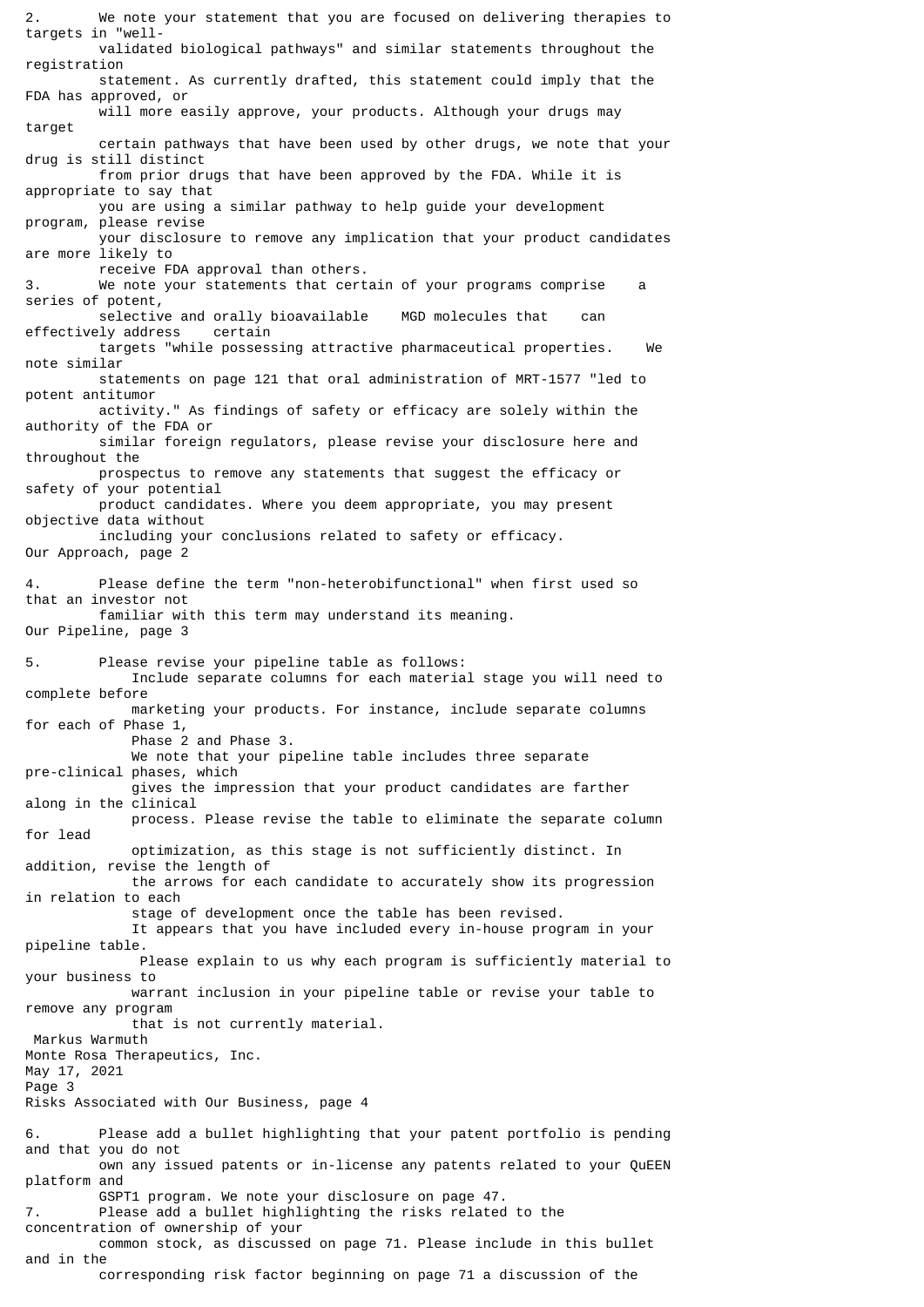number of your executive officers and directors who are affiliated with your principal stockholders. Use of Proceeds, page 79 8. Refer to the first and third bullet points. Please revise to provide an estimate of how far in the clinical development process for your GSPT1 program and your discovery programs the allocated proceeds of the offering will enable you to reach. If any material amounts of other funds are necessary to complete your clinical trials for these candidates, please revise your disclosure to state the amounts and the sources of such other funds. Refer to Instruction 3 of Item 504 of Regulation S-K. Management's Discussion and Analysis of Financial Condition and Results of Operations Critical accounting policies and significant judgments and estimates Stock-based compensation, page 95 9. Once you have an estimated offering price or range, please explain to us how you determined the fair value of the common stock underlying your equity issuances and the reasons for any differences between the recent valuations of your common stock leading up to the IPO and the estimated offering price. This information will help facilitate our review of your accounting for equity issuances, including stock compensation. Please discuss with the staff how to submit your response. Business Our Approach, page 112 10. Where you first provide measures of statistical significance, please explain for the benefit of the lay reader the significance of p-values and the "Z-score" and clarify the threshold p value or "Z-score" that corresponds to statistical significance. Our services, collaboration and licenses agreements Services FirstNameagreement with Ridgeline, Warmuthpage 128 Comapany 11. NameMonte Rosa Therapeutics, revise to disclose the aggregateInc. amounts paid to date under the Ridgeline Services Agreement. May 17, 2021 Page 3 FirstName LastName Markus Warmuth FirstName Monte RosaLastNameMarkus Therapeutics, Inc.Warmuth Comapany May MameMonte Rosa Therapeutics, Inc. 17, 2021 May 17, Page 4 2021 Page 4 FirstName LastName Agreements with Cancer Research Technology Limited and the Institute of Cancer Research, page 129 12. Please revise to clarify the product candidates or technologies to which the agreements with Cancer Research Technology Limited and the Institute of Cancer Research relate. To the extent that your product candidates or technologies rely on intellectual property licensed from a third-party, please revise your Intellectual Property disclosure on page 131 accordingly. Collaboration and option agreement, page 129 13. We note your disclosure that your royalty obligations will terminate on a product-by product and country-by-country basis upon the later of the expiration